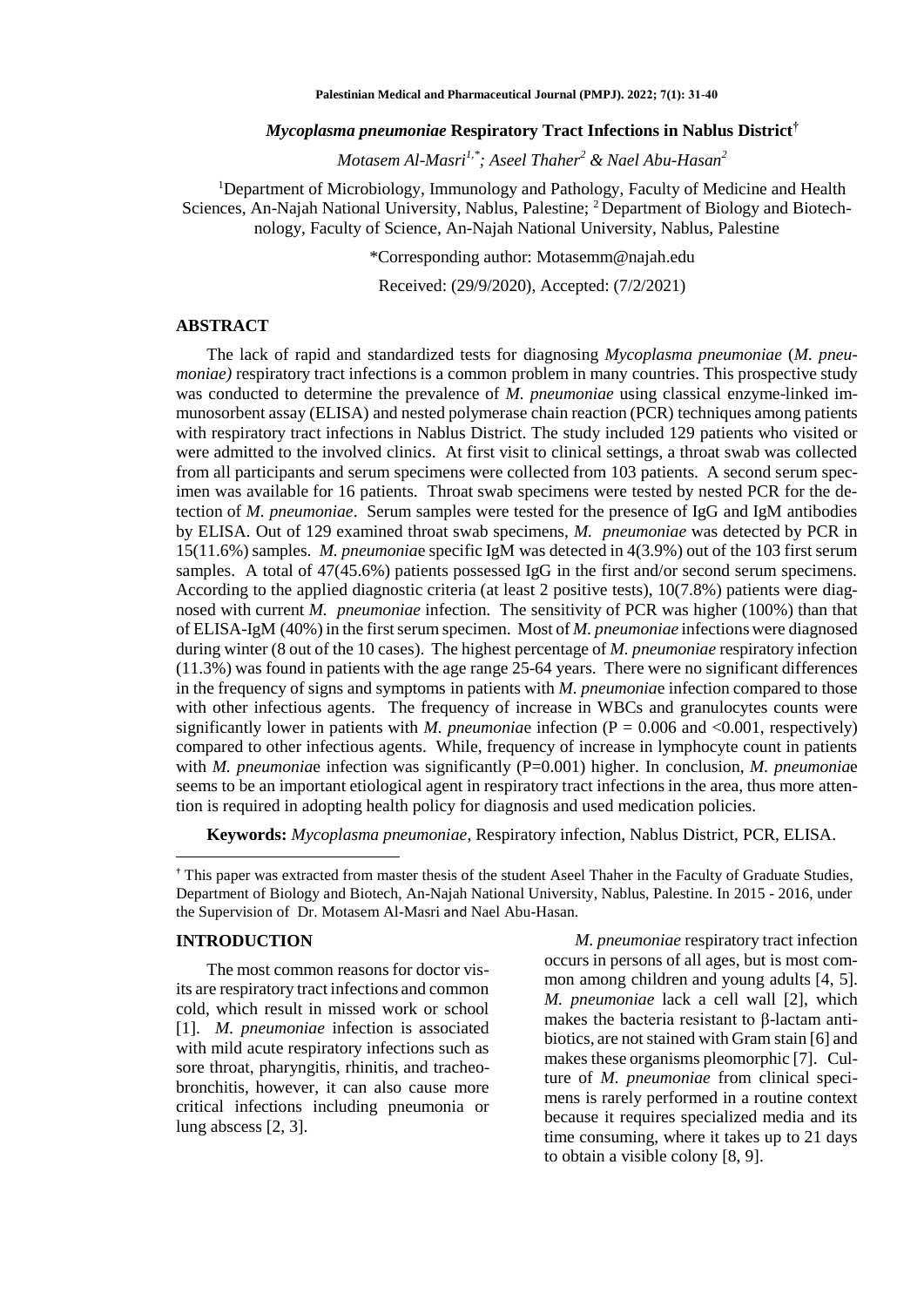Patients with *M. pneumoniae* respiratory infection show clinical presentations not significantly different from those of patients with respiratory infections caused by other respiratory pathogens such as *Chlamydia pneumoniae* [8, 10]. Thus, the diagnosis of *M. pneumoniae* respiratory infection depends on laboratory tests. However, culture and Gram stain are not suitable for the diagnosis of *M. pneumoniae* respiratory infection. The combined use of polymerase chain reaction (PCR) and serology for the diagnosis of *M. pneumoniae* respiratory infection was recommended [9].

The incidence of *M. pneumoniae* in respiratory tract infections in Palestine was not evaluated. The present study was conducted to determine the prevalence of *M. pneumoniae* infection among patients with respiratory tract infection in Nablus District on the basis of both serology (IgM and IgG) and PCR. To our knowledge we are the first to study *M. pneumoniae* infections in our region. This study will provide doctors with new information about the prevalence of the *M. pneumoniae* in Nablus District and availability of new diagnostic tools in our region they can use for correct diagnosis.

## **METHODS**

#### *Study design*

In the present prospective cross-sectional study, the patients were selected consecutively among patients who visited or were admitted to participating clinical settings and were diagnosed by physicians to have respiratory tract infection. Patients with evidence of cancer, disorders of the pulmonary or cardiovascular system, and those who had received antibiotics active against *M. pneumoniae* were excluded. Each patient or parents of patient were informed about the research (informed consent letter) before he/she gave their consent. The study proposal was approved by Protocol for Human Subjects Research Institutional Review Board (IRB) of An-Najah National University

#### *Population*

The study included patients with respiratory tract infections admitted to or visited the participating clinical settings from September

2015 to April 2016. Participated clinical settings included: two governmental hospitals (Al-Watani and Rafidya), the Palestinian Red Crescent Center in town of Asira and An-Najah National University clinic at new campus. All of these clinical settings are in the Nablus district.

A specially designed questionnaire was used for data collection of the concerned patients. The questionnaire was filled by the researcher with the help of the treating physician or an assistant nurse. The questionnaire included a set of questions concerning the following information: age, gender, place of residence, number of family members and smoking status, date of onset of the disease and time of admission to hospital, clinical data (reported symptoms of cough, sputum production, vomiting, abdominal pain, headache, difficulty of breathing, shortness of breath and fever  $> 38$  °C) and available laboratory findings such as CBC

### *Sample collection*

At the time of hospital admission or first visit to the clinic, from each patient, a throat swab specimen was obtained with the help of a doctor or a nurse. Medical stuff was asked to provide the first serum specimen. Second serum specimens were taken after 7-15 days after initial sample collection when possible. Throat swab specimens were placed in 2ml normal saline and immediately placed on ice. Samples were then transported to the laboratory and placed in sterile Eppendorf tubes and stored at -20°C until the time of examination.

The serum specimens were placed in Eppendorf tubes and kept at -20°C until examination. In case of the presence of 2 serum specimens, the first and second serum specimens were examined together.

## *DNA extraction and polymerase chain reaction for detection of M. pneumoniae in throat swabs*

DNA was extracted by a simple boiling method as described by Waring *et al*. [11]. Aliquot of the sample lysate was then used directly for PCR amplification or kept at -20°C until use.

DNA extractions from throat swab samples were tested for *M. pneumoniae* by nested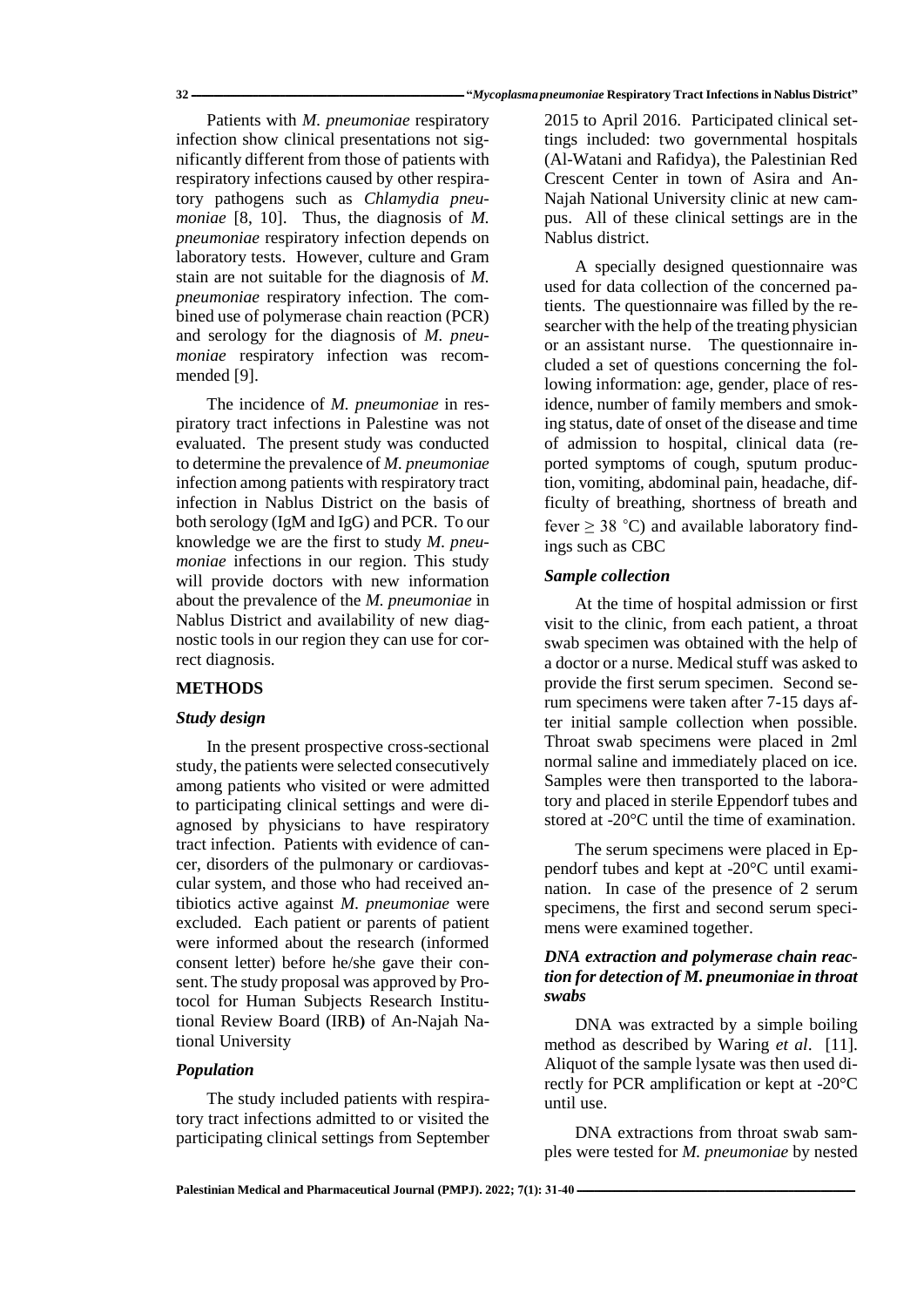PCR. The DNA sequences of the used primers targeting the P1 adhesion were obtained from Lam *et al.* [12]. PCR Ready mix (SIGMA-ALDRICH, USA) was used and PCR was performed with a total reaction mixture volume of 25μl. The mixture contained 1x PCR buffer [1.5 units Taq DNA polymerase, 10mM Tris-HCl, 50 mM KCl, 1.5 MgCl<sub>2</sub>, 0.001% gelatin, 0.2mM deoxynucleoside triphosphate (dNTP)]. A concentration of 0.8pmole/μl was used for each of the used primers.

PCR reaction was performed using AmpliTaq Gold (Tprofessionla Biometra thermocycler, Germany). First and second rounds of nested PCR were the same and carried out as follows: one cycle of three minutes at 94°C (for denaturation), 35 cycles of amplification (one minute at 94°C [for denaturation] and one minute at 64°C [for annealing] and one minute at 64°C [for extension]), and final extension of 10 minutes at 72°C. A negative control with no template was included and specimens known to be positive were used as positive control in each PCR run. PCR products were detected by 2% agarose gel electrophoresis with ethidium bromide staining and the bands were visualized under UV light.

# *Detection of IgM and IgG antibodies against M. pneumoniae*

Enzyme-Linked Immunosorbent Assay (NovaTec Immundiagnostica GmbH, Germany) was used for the determination of IgM and IgG antibodies in serum specimens of the patients. The procedure was carried out according to the manufacture instructions. Results were calculated in Nova Tec Unit (NTU) and interpreted according to manufacturer instructions. The cut-off value was first calculated, which was equal to the mean of the absorbance value of the 2 wells to which cut-off control was applied. Nova Tec Unit equal to the patient absorbance value  $\times$  10 ÷cut-off. The interpretation of the results using this unit was negative when NTU was smaller than 11 and positive when it was bigger than 11.

## *Diagnosis of M. pneumoniae infection*

In the present study, the laboratory diagnosis of *M. pneumoniae* infection was carried out similar to what was previously described

[9]. Current or recent infection of *M. pneumoniae* was definitely diagnosed if at least two of the following criteria were found:

- 1. positive PCR in throat swab specimen
- 2. positive IgM antibodies (in the first and/or the second sample)
- 3. seroconversion or significant increase of IgG antibodies (twofold increase), or IgG titers >40 Nova Tec Unit

Probable cases of recent or current *M. pneumoniae* infection were diagnosed when only one of the three diagnostic criteria mentioned above was found.

#### *Statistical analysis*

A specialized statistician has performed statistical analysis. SPSS version 21 for Windows was used for comparison of the prevalence of *M. pneumoniae* infections between genders, different age ranges, and seasons. In addition, the frequencies of clinical and laboratory parameters in patients with *M. pneumoniae* infections were compared with those without such infection. In the statistical analysis, Chi-square and Fisher's exact were used for the comparison of frequencies in different groups, while t-test was used for mean comparison in different groups. P value  $< 0.05$ was considered significant.

### **RESULTS**

### *Patients and specimens' collection*

The study included 129 patients admitted to or visited one of the participating clinical settings with respiratory tract infection symptoms (diagnosed by physicians) from September 2015 to April 2016. The patients were inpatients and out patients at Al-Watani National Hospital (n=70), Rafidya Hospital (n=11), out patients of An-Najah National University clinic  $(n=18)$ , and out patients in Red Crescent center in Asira (n=30). All of these clinical settings are in Nablus district. Throat swabs were obtained at the time of admission or first visit from all of the 129 patients, and the first serum specimens were obtained from 103 patients. Second serum specimens were obtained from 16 of 103 patients 7 to 15 days later after the first serum sample collection.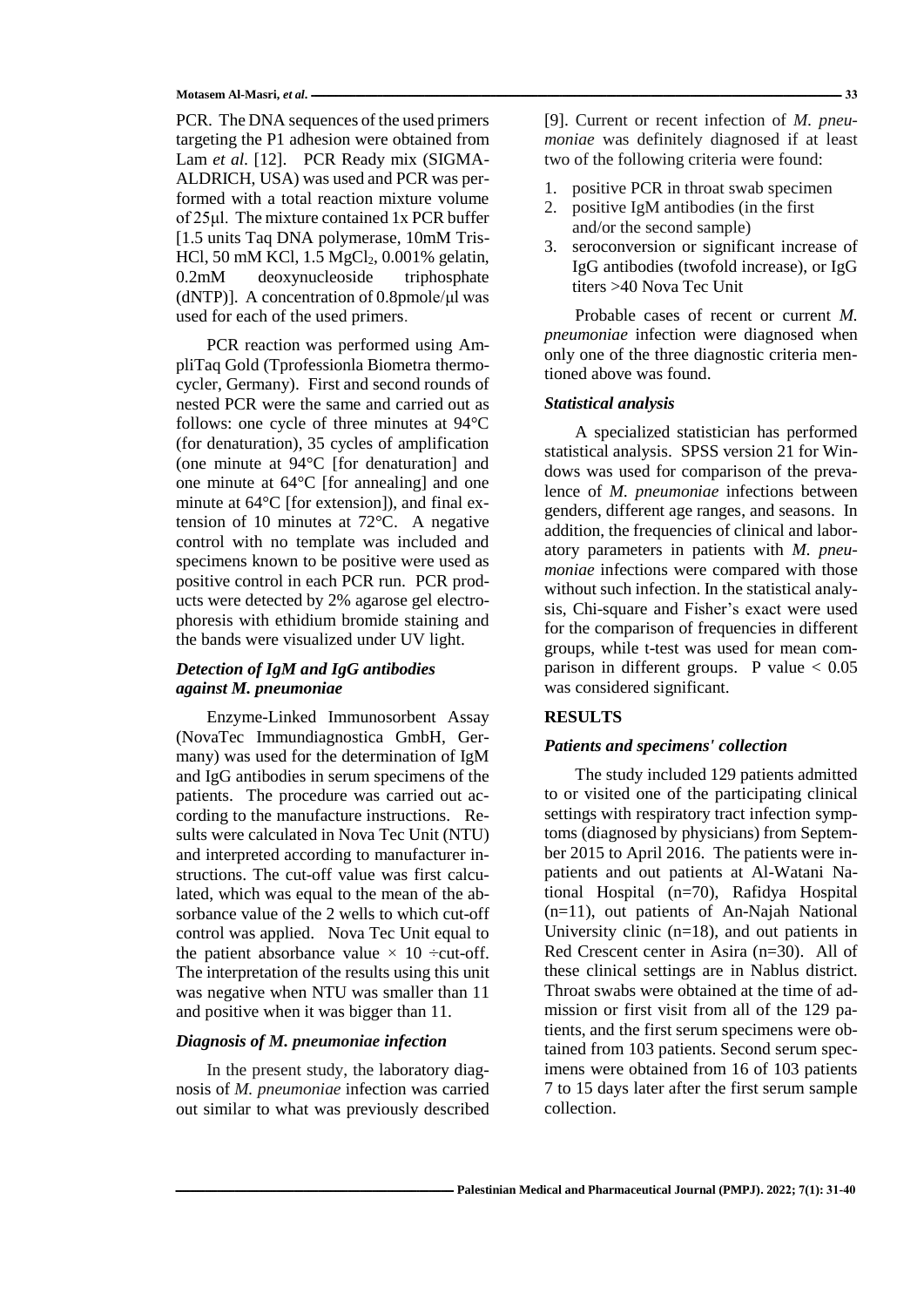## *Results of PCR and Serology*

Table 1 shows the results of the examined throat swab specimens by nested PCR and serum specimens by ELISA (IgM and IgG). Among the 129 throat swab specimens, DNA of *M. pneumoniae* was detected in 15(11.6%) patients. ELISA assays for the detection of IgM and IgG were carried out for 103 patients. *M. pneumoniae*-specific IgM was detected in 4(3.9%) of the first serum samples. Collected second serum (16) showed 2 additional IgM positive samples. Therefore, 6(5.8%) of the

involved patients had positive IgM in the first and/or second serum specimen.

In the first serum specimen of 103 patients, IgG antibody was detected in 47 (45.6%), while in the collected (16) second serum specimen, IgG antibodies were detected in 11(68.8%) cases. No seroconversion was detected (negative IgG in the first and positive IgG in second), thus the patients with positive IgG in the first and/or in the second serum specimen were 47 (45.6%).

| Table (1): PCR and ELISA (IgG and IgM) findings in tested samples. |  |  |  |
|--------------------------------------------------------------------|--|--|--|
|                                                                    |  |  |  |

| <b>Patients with</b><br>positive results<br>in 1st $\&$ /or 2 <sup>nd a</sup><br>serum speci-<br>mens No. $(\% )$ | <b>Positive re-</b><br>sults in $2nd$<br>serum<br>specimens<br>No. (%) | <b>Positive re-</b><br>sults in $1st$<br>a Serum<br>specimens<br>No. (%) | <b>Positive</b><br><b>PCR</b><br>No. (%) | No. of the ex-<br>amined spec-<br>imens<br>No. (%) | Assay            |
|-------------------------------------------------------------------------------------------------------------------|------------------------------------------------------------------------|--------------------------------------------------------------------------|------------------------------------------|----------------------------------------------------|------------------|
|                                                                                                                   |                                                                        |                                                                          | 15(11.6%)                                | 129                                                | <b>PCR</b>       |
| 6(5.8)                                                                                                            | $2(12.5)^{\circ}$                                                      | 4(3.9)                                                                   |                                          | $103+16^b$                                         | <b>ELISA-IgM</b> |
| 47(45.6)                                                                                                          | 11(68.8)                                                               | 47(45.6)                                                                 |                                          | $103 + 16$                                         | ELISA-IgG        |

 $a^a$  1<sup>st</sup>, First serum sample;  $2<sup>nd</sup>$ , second serum sample

<sup>b</sup> 103 first serum sample and 16 second serum sample

<sup>c</sup> percentage calculated using 16 second serum sample

## *Patients diagnosed with M. pneumoniae infection*

According to the diagnostic criteria of *M. pneumoniae* current infection, mentioned in the methods, 10 (7.8%) patients were diagnosed with the infection. Table 2 shows the PCR, IgM and IgG results of the 10 diagnosed cases. *M. pneumoniae* bacterium was detected by PCR in throat swabs in all of these 10 patients diagnosed with *M. pneumoniae* current infection, indicating high sensitivity of PCR. IgM antibodies were detected in 4 cases (3.9%) in the first serum sample. Seroconversion of IgM antibody (negative IgM in the first and positive IgM in second) was detected in one patient indicated by number 9 in Table 2. IgG antibodies were positive in all of the 10 cases in the first serum sample. A significant increase (twofold increase) in IgG antibodies was detected in one case (patient number 9). PCR appears to be more sensitive (100%) compared to IgM in the first serum specimen (40%).

Eight (7.7%) patients did not meet the diagnostic criteria of current *M. pneumoniae* infection and were considered as probable cases. Among these patients, 5 cases (number 11-15) had positive PCR without serology confirmation. Seroconversion of IgM was detected in one case (patient 16) with negative PCR and no significant increase in IgG titer. In 4 cases (number 11, 12, 17, 18) IgG antibodies were detected in 4 first serum samples.

Evidence of possibly previous *M. pneumoniae* infection was detected in 33(25.6%) patients who were negative by PCR and negative for IgM in the first and in the second samples, but IgG antibodies were positive in the first or/ and the second samples.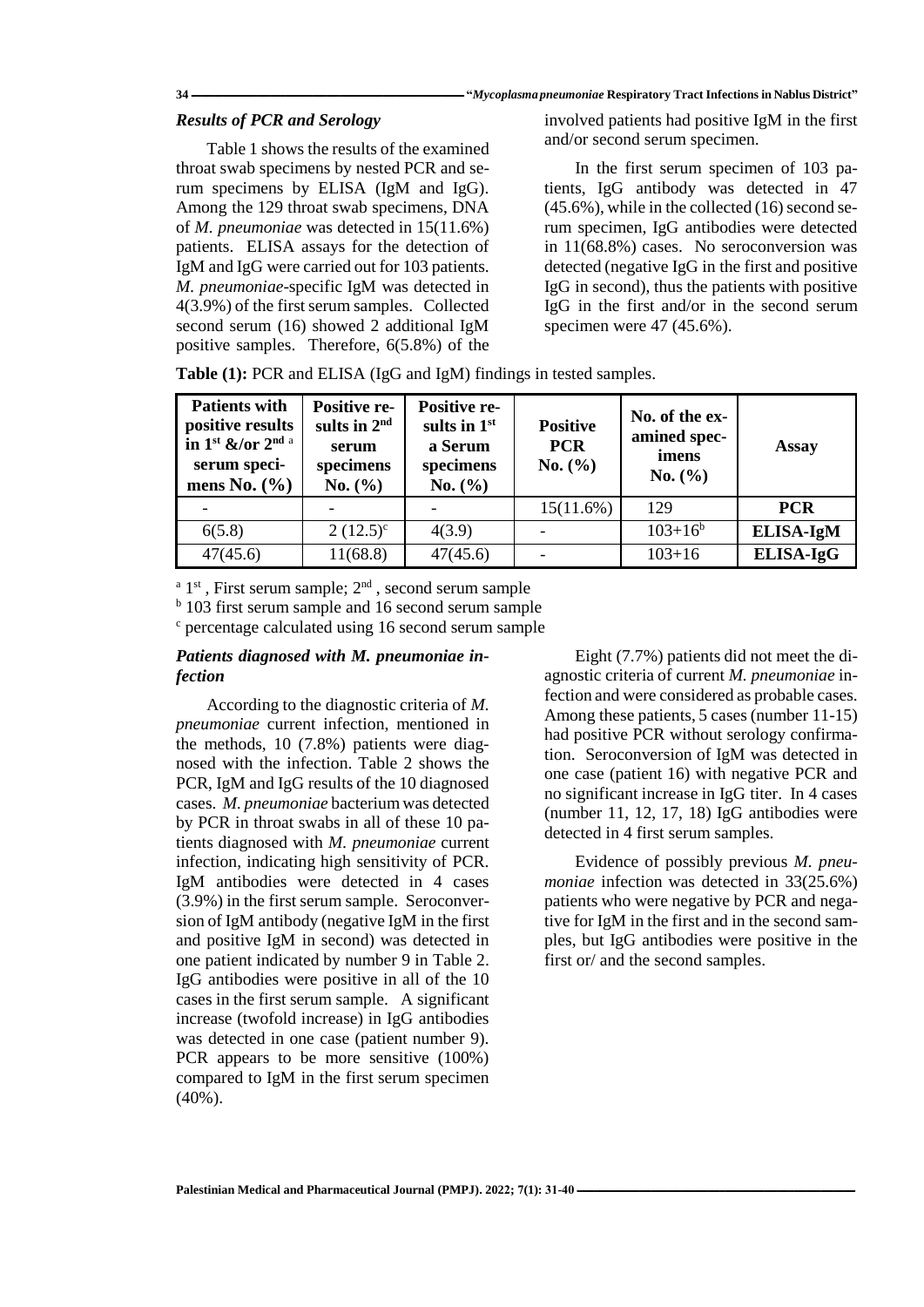| <b>Sample</b><br>number                                             | <b>PCR</b>     | <b>First serum sample</b>                      |                     | <b>Second serum sample</b> |                         |  |
|---------------------------------------------------------------------|----------------|------------------------------------------------|---------------------|----------------------------|-------------------------|--|
|                                                                     |                | <b>IgM</b><br>(NTU)                            | <b>IgG</b><br>(NTU) | <b>IgM</b><br>(NTU)        | <b>IgG</b><br>$(NTU^*)$ |  |
|                                                                     |                | Patients with current M. pneumoniae infection  |                     |                            |                         |  |
| 1                                                                   | $P^*$          | $\overline{N^*}$                               | P(43)               | $NA*$                      | NA                      |  |
| $\overline{2}$                                                      | $\overline{P}$ | N                                              | P(54)               | NA                         | NA                      |  |
| 3                                                                   | $\overline{P}$ | P(28.3)                                        | P(97)               | <b>NA</b>                  | NA                      |  |
| $\overline{4}$                                                      | $\mathbf{P}$   | N                                              | P(102)              | NA                         | NA                      |  |
| 5                                                                   | $\mathbf P$    | P(12.6)                                        | P(15)               | <b>NA</b>                  | NA                      |  |
| 6                                                                   | $\overline{P}$ | $\mathbf N$                                    | P(50)               | <b>NA</b>                  | NA                      |  |
| $\overline{7}$                                                      | $\overline{P}$ | N                                              | P(83)               | NA                         | NA                      |  |
| $\overline{8}$                                                      | $\overline{P}$ | P(23.6)                                        | P(12)               | <b>NA</b>                  | <b>NA</b>               |  |
| 9                                                                   | $\overline{P}$ | $\overline{N}$                                 | P(27)               | P(15)                      | P(74)                   |  |
| 10                                                                  | $\overline{P}$ | P(35)                                          | P(15)               | NA                         | Na                      |  |
|                                                                     |                | Patients with probable M. pneumoniae infection |                     |                            |                         |  |
| 11                                                                  | P              | $\mathbf N$                                    | P(28)               | NA                         | NA                      |  |
| 12                                                                  | $\overline{P}$ | N                                              | P(15)               | <b>NA</b>                  | NA                      |  |
| 13                                                                  | $\overline{P}$ | $\mathbf N$                                    | $\mathbf N$         | NA                         | NA                      |  |
| 14                                                                  | $\overline{P}$ | N                                              | ${\bf N}$           | NA                         | NA                      |  |
| 15                                                                  | $\mathbf P$    | $\mathbf N$                                    | $\mathbf N$         | NA                         | NA                      |  |
| 16                                                                  | N              | $\mathbf N$                                    | P(34)               | P(13)                      | P(31)                   |  |
| 17                                                                  | N              | N                                              | P(49)               | NA                         | NA                      |  |
| 18                                                                  | $\mathbf N$    | ${\bf N}$                                      | P(40)               | NA                         | NA                      |  |
| Patients with evidence of possible M. pneumoniae previous infection |                |                                                |                     |                            |                         |  |
| 19-26                                                               | N              | N                                              | $P(15-28)$          | ${\bf N}$                  | $P(15-30)$              |  |
| $27 - 51$                                                           | N              | N                                              | $P(12-37)$          | <b>NA</b>                  | NA                      |  |
| Patients with no evidence of M. pneumoniae infection                |                |                                                |                     |                            |                         |  |
| 52-57                                                               | N              | $\mathbf N$                                    | $\mathbf N$         | $\mathbf N$                | $\mathbf N$             |  |
| 58-129                                                              | ${\bf N}$      | ${\bf N}$                                      | ${\bf N}$           | NA                         | NA                      |  |

**Table (2):** Patients diagnosed with current, probable, or possible previous *M. pneumoniae* infection.

\*P, positive; N, negative; NA, not available; NTU, Nova Tec Unit.

No evidence of *M. pneumoniae* infections by any of the applied methods (both PCR and ELISA) were found in 78(60.5%) of the studied cases.

# *M. pneumoniae infection in relation to different factors*

The infection rate in males (8.6%) was found to be insignificantly ( $P = 0.753$ ) higher than females (7.1%). Patients' age included in the present study ranged from 1 to 91 years with a mean age of 32 years.

The highest percentage of *M. pneumoniae* respiratory infection (11.3%) was found in patients with the age ranged 25-64 years, which was insignificantly higher than that of patients ranging 0-9 years (9.1%, P=0.663) and 10-24 years (7%, P=0.383). Furthermore, *M. pneumoniae* infection was not diagnosed in 12 patients with age  $\geq$  65 years.

Table 3 shows the frequency of clinical signs and symptoms reported in patients with or without *M. pneumonia*e infection. No significant difference was found in the compari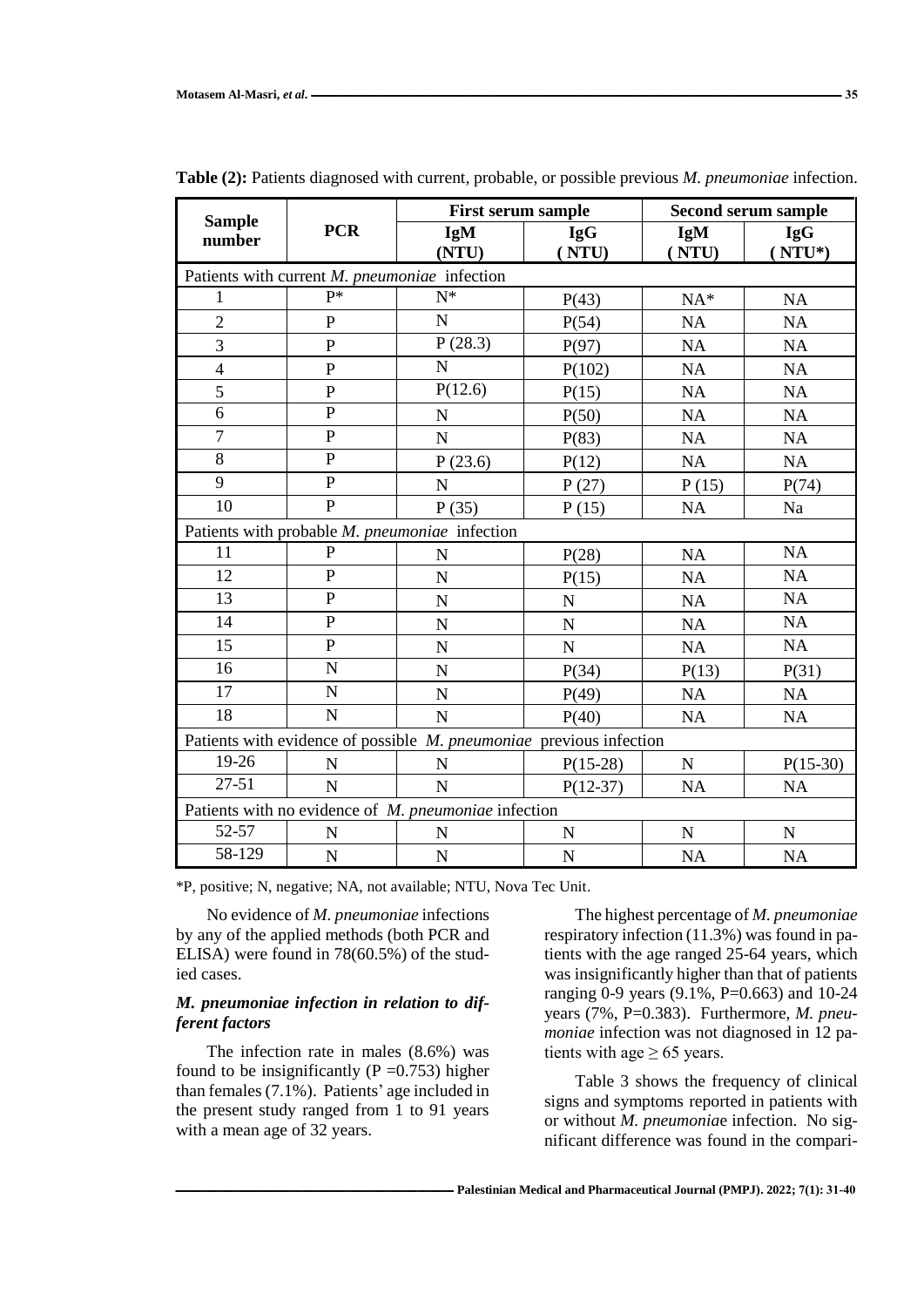son of frequencies of signs and symptoms between patients with *M. pneumonia*e infection and those with other causatives of respiratory infections, however, some variations were noted. Cough, sputum production, fever, and abdominal pain were insignificantly higher in

cases diagnosed to have *M. pneumonia*e infection. On the contrary, headache, difficulty of breathing, shortness of breath, vomiting, and average days of disease onset were insignificantly lower in patients with *M. pneumonia*e infection.

| <b>Signs and symptoms</b>     | M. pneumoniae pos-<br>itive $(n=10)$<br>No. (%) | M. pneumoniae nega-<br>tive $(n=119)$<br>No. $(\% )$ | P value |
|-------------------------------|-------------------------------------------------|------------------------------------------------------|---------|
| Cough                         | 10(100)                                         | 110(92.4)                                            | 0.287   |
| Sputum production             | 8(80)                                           | 93 (78.2)                                            | 0.212   |
| fever $\geq$ 38 °C            | 6(60)                                           | 54 (45.4)                                            | 0.367   |
| Abdominal pain                | 4(40)                                           | 28 (23.5%)                                           | 0.627   |
| Headache                      | $4(40\%)$                                       | 76(63.9%)                                            | 0.563   |
| Difficulty of breathing       | $8(80\%)$                                       | 98(82.4%)                                            | 0.602   |
| Shortness of breath           | $8(80\%)$                                       | $101(84.9\%)$                                        | 0.653   |
| Vomiting                      | $2(1.6\%)$                                      | $27(20.9\%)$                                         | 0.125   |
| Average days of disease onset | $6.11 \pm 2.83$                                 | $6.7 \pm 2.45$                                       | 0.526   |

**Table (3):** Signs and symptoms among patients with or without *M. pneumoniae* infection.

A comparison of means of parameters of complete blood count (CBC) among patients with *M. pneumoniae* infection and among those without this infection was carried out. In patients with *M. pneumoniae* infection, means of WBC count  $(7± 3.3)$ , lymphocyte percentage (28.5± 13.5), granulocytes percentage  $(68.2 \pm 14.3)$  and platelets count  $(278.3 \pm 88.9)$ did not differ significantly from means of those patients without *M. pneumoniae* infection, where means of WBC count, lymphocyte percentage, granulocytes percentage and platelets count were  $7.4 \pm 3.2$ ,  $28.9 \pm 13.7$ , 67.4 $\pm$ 14.2 and 280.1 $\pm$ 70.3, respectively.

Results of the CBC were compared to normal ranges in different ages using reference ranges [13, 14] to determine if there were any increases in the CBC values as shown in Table 4. In patients with infection by respiratory pathogens other than *M. pneumoniae*, the rates of increase of WBC (8.4%) and of granulocytes (40.3%) were significantly higher  $(P= 0.006$  and  $< 0.001$ , respectively) than that in patients with *M. pneumonia*e infection. On the contrary, the percentage of increase in lymphocytes among patients diagnosed with *M. pneumonia*e infection (20%) was significantly higher than that in patients infected by other respiratory pathogens (15.9%).

**Table (4):** Frequency of increase in CBC parameters in patients with *M. pneumoniae* infection and among those with other infectious agents.

| <b>Parameters</b>        | M. pneumonia positive<br>$N=10$<br>No. (%) | M. pneumoniae negative<br>$N = 119$<br>No. (%) | <b>P</b> value |
|--------------------------|--------------------------------------------|------------------------------------------------|----------------|
| Increase WBC count       | 0(0)                                       | 10(8.4)                                        | 0.006          |
| Increase lymphocyte      | 2(20)                                      | 19(15.9)                                       | 0.001          |
| Increase granulocytes    | 3(30)                                      | 48(40.3)                                       | < 0.001        |
| Increase platelets count | 1(10)                                      | 6(5.1)                                         | 0.133          |

Among the 10 patients with *M. pneumoniae* infection, 7 (70%) were clinically diagnosed with upper respiratory tract infection

and the rest 3 cases (30%) were diagnosed as bronchitis cases. The frequency of upper res-

[Palestinian Medical and Pharmaceutical Journal \(PMPJ\).](https://journals.najah.edu/journal/pmpj/browse-by-issue/)  $2022$ ;  $7(1)$ :  $31-40$  -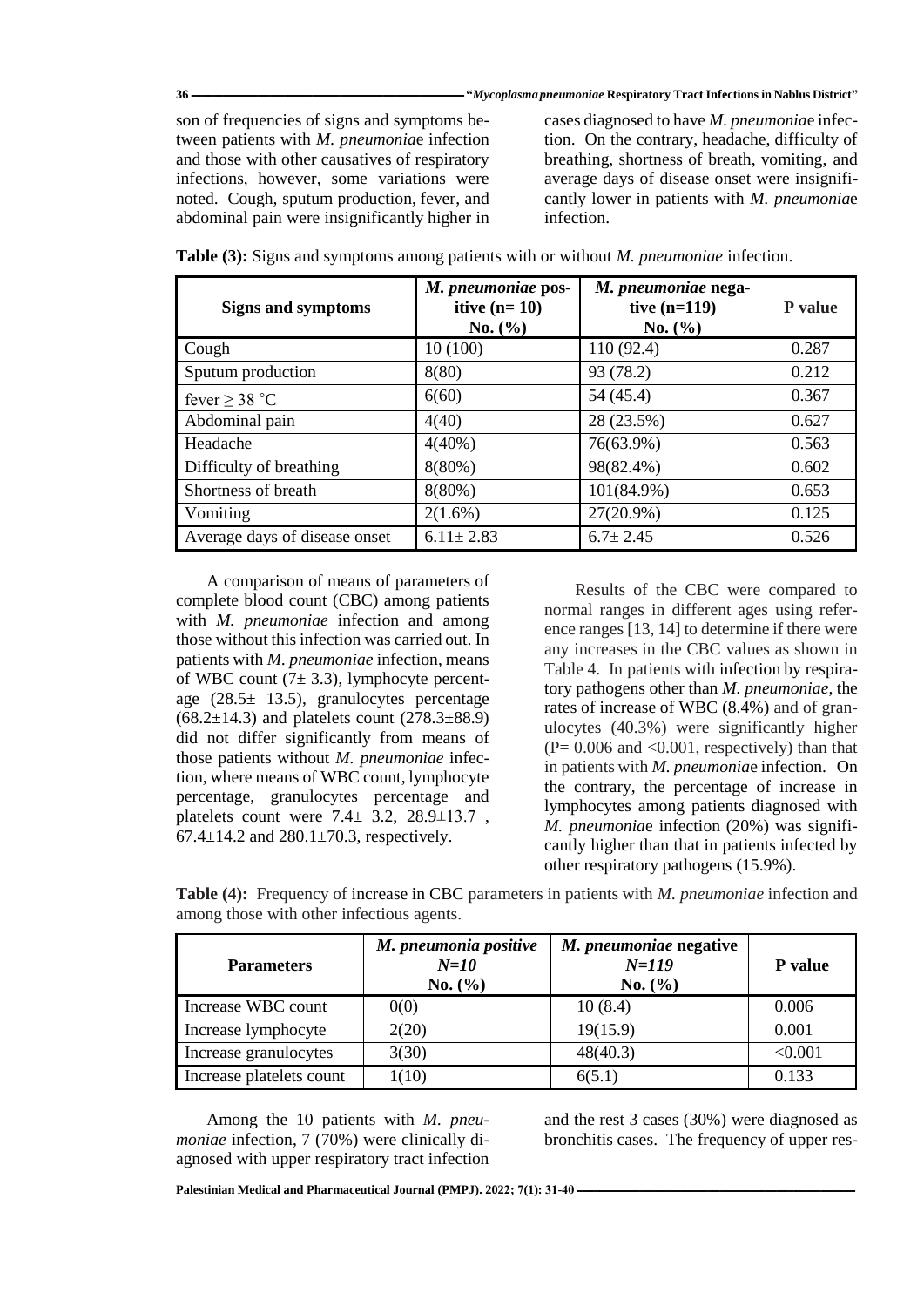#### **Motasem Al-Masri,** *et al***. ــــــــــــــــــــــــــــــــــــــــــــــــــــــــــــــــــــــــــــــــــــــــــــــــــــــــــــــــــــــــــــــــــــــــــــــــــــــــــــــــــــــــــــــــــــــــــــــــــــــــــــــــــــــــ 37**

piratory tract infection caused by *M. pneumoniae* (70%) was close to that caused by other pathogens (72.3%). However, bronchitis rate in patients infected by *M. pneumoniae*  $(30\%)$  was insignificantly  $(P=0.334)$  higher than those infected by other pathogens (18.5%). On the contrary, frequency of pneumonia caused by *M. pneumoniae* (0%) was insignificantly lower ( $P=0.605$ ) than other infectious agents (9.3%).

*M. pneumoniae* infection frequency was highest (10.4%) during winter followed by spring (4.5%), and no cases were detected during autumn. These variations were insignificant (Table 5).

| Non-M. pneumoniae<br>No. (%) | M. pneumoniae infection<br>No. (%) | <b>Total number</b> | <b>Season</b> |
|------------------------------|------------------------------------|---------------------|---------------|
| 69(89.6)                     | 8(10.4)                            | 77                  | Winter        |
| 42(95.5)                     | 2(4.5)                             | 44                  | Spring        |
| 8(100)                       | 0 (0)                              |                     | Autumn        |

**Table (5):** Seasonal distribution of *M. pneumoniae* infection.

Among the included 129 patients, 15 had diabetes mellitus, 2 had anemia, 20 had hypertension, and 22 were smokers as shown in Table 6. No significant association between *M. pneumoniae* infection and smoking  $(P=0.230)$ , anemia  $(P=0.85)$ , hypertension  $(P=0.230)$  $=0.520$ ), diabetes mellitus (P = 0.762) or number of siblings ( $P = 0.879$ ) were found. The

finding of a limited number of patients diagnosed with *M. pneumonie* infection makes it difficult to link such risk factors to this infection; however, it is worth noting that smoking status (13.6%) is a more pronounced risk factor in *M. pneumoniae* infection compared to other studied risk factors.

**Table (6):** Risk factors for acquiring *M. pneumoniae* infection.

| <b>Risk factor</b> | No. positive | M. pneumonia<br>$No.(\%)$ | Non M.pneumoniae<br>$No.(\% )$ | P Value |
|--------------------|--------------|---------------------------|--------------------------------|---------|
| Smoking            | 22           | 3(13.6)                   | 19(86.4)                       | 0.230   |
| Hypertension       | 20           | 1(5)                      | 19(95)                         | 0.520   |
| Diabetes mellitus  | 15           | 1(6.7)                    | 14(93)                         | 0.672   |
| Mean No. siblings  | 129          | $4.5 \pm 1.1$             | $4.7 \pm 1.4$                  | 0.762   |
| Anemia             |              | 0(0)                      | 2(100)                         | 0.850   |

### **DISCUSSION**

Difficulty and high costs of diagnosis of *M. pneumonia*e infection by laboratory methods hinder the determination of its prevalence in most third world countries. To our knowledge, the present study represents the first determination of the prevalence of *M. pneumonia*e in respiratory tract infections in adults and children in Nablus district. For more accurate diagnosis of *M. pneumonia*e infections, a combination of PCR and serological testing using ELISA assay for the detection of IgM and IgG specific antibodies were used.

In the present study, 10 patients (7.8%) were diagnosed with current *M. pneumoniae*

respiratory tract infection and 8 patients were diagnosed to be probably infected with M. *pneumoniae*. In a study carried out in Malaysia during 2011, a close percentage of M. *pneumoniae* infection rate (6.5%) was determined by serology among 17–80 years-old patients with community acquired pneumonia [15]. Similar findings were also reported from Iran in a study conducted during 2009 to 2010, where 6.15% of patients were diagnosed with *M. pneumoniae* respiratory tract infections based on PCR, culture and serology findings [16]. A higher frequency (21.6%) of *M. pneumoniae* in respiratory tract infections was reported by a study carried out in 12 teaching hospitals in Beijing during 2010 to 2011 for adult and adolescent patients  $(≥ 14$  years of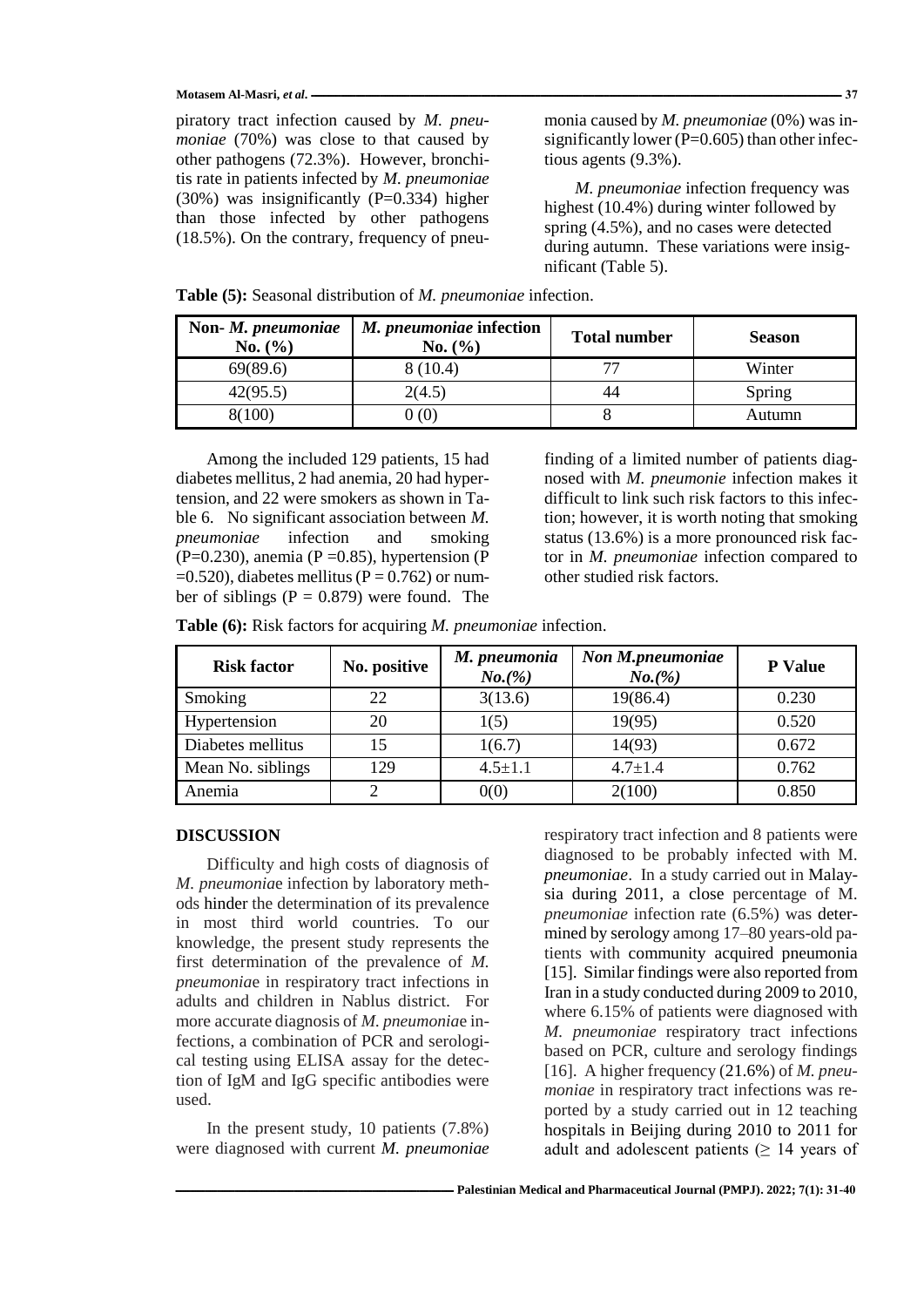#### **38 ـــــــــــــــــــــــــــــــــــــــــــــــــــــــــــــــــــــــــــــــــــــــــــــــــــــــــــــــ"** *Mycoplasma pneumoniae* **Respiratory Tract Infections in Nablus District"**

age) with radiographically confirmed community acquired pneumonia (CAP). The findings of this study were based on IgM antibody testing, florescent quantitative PCR, and culture [17]. In a previous research carried out in Greece, *M. pneumoniae* infection was diagnosed as the only pathogen in 11.1% of cases of children with respiratory tract infection [10]. Variations in the frequency of *M. pneumoniae* infection rate in the respiratory tract in different geographical regions are expected to occur due to seasonal climate differences in temperature, geographic features, applied diagnostic methods, types of collected specimens, population spread on area, and antibiotics application policy [18].

In the present study, all diagnosed cases of *M. pneumoniae* infection were PCR positive and only 4(40%) were positive by IgM ELISA in the first serum specimen. Thus, the sensitivity of nested PCR (100%) was higher than that of serological testing of IgM (40%) in the first serum specimen. In another study, *M. pneumoniae* IgM assay determined by capture ELISA was found to show a sensitivity of 66.7% in the first serum sample and conventional PCR sensitivity was 75% [9]. Variations in sensitivity of various testing techniques could be due to variations in the sensitivity of ELISA kits or PCR, sample type, and patient age (IgM more sensitive in children).

In the present study, the highest percentage of *M. pneumoniae* respiratory infection (11.3%) was found in patients within the age range of 25-64 years. This was followed by age range 0-9 (9.1%) and 10-24 (7%). In 2015, Keping Chen et al. [19] reported that *M. pneumoniae* infection was the most predominant (40.8%) in school-aged children 7-14 years. However, a very low prevalence of *M. pneumoniae* infection rate (1%) based on RT-PCR was found among Iranian children with acute respiratory infections during 2003 to 2004 [20]. During 2010-2015, a study in England found *M. pneumoniae* infection is predominantly found in children and adults <44 years of age [21]. Variations in the frequency of this infectious bacterial agent among different age groups may be due to the frequency of close contact with infected individuals as well as the development or decline of immune status in relation to age.

In the current study, the infection rate was highest during winter (10.4%) followed by spring (4.5%). It was reported that *M. pneumoniae* infection occurs most commonly during fall and winter [18]. On the contrary, a study in China reported that *M*. *pneumoniae*  infection was relatively high in summer and autumn (45.08% and 47.14%, respectively) and relatively low in spring (38.3%) and winter (35.5 %) [19].

In our study, all of the 10 patients with *M. pneumonia*e infection had cough, thus coughing was the most common symptom. No significant difference was found in signs and symptoms between patients with *M. pneumonia*e infection and with other causatives of respiratory tract infections. Consistent with our findings on associated symptoms, a previous study reported fever and cough to be the most common symptoms (both 84%) in patients with *M. pneumoniae* infection [10]. Medjo et al. [3] found that cough was more frequent in children with *Mycoplasma pneumoniae* pneumonia compared to children with pneumonia caused by other pathogens.

In the present study, patients with infection by respiratory pathogens other than *M. pneumoniae* possessed rates of increase of WBC (8.4%) and of granulocytes (40.3%) significantly higher ( $P = 0.006$  and  $\langle 0.001$ , respectively) than those in patients with *M. pneumoniae* infection. On the other hand, the percentage of increase in lymphocytes among patients diagnosed to have *M. pneumoniae* infection (20%) was significantly higher than that in patients infected by other respiratory pathogens. It was reported in Beijing-China [17] that the mean of lymphocytes was 19.6±10.64 in patients with *M. pneumoniae* infection, which is insignificantly  $(P=0.614)$ higher than in patients without *M. pneumoniae*  infection (18.5  $\pm$  7.14). The lower frequency of increase of WBCs among patients infected by *M. pneumoniae* may be due to the lower antigenic stimulation caused by *M. pneumoniae* as this bacterium is the smallest free live one and possesses a very low division rate.

Among the investigated risk factors in the present study, the highest frequency of association with *M. pneumoniae* respiratory infection was smoking (13.6%). Similar findings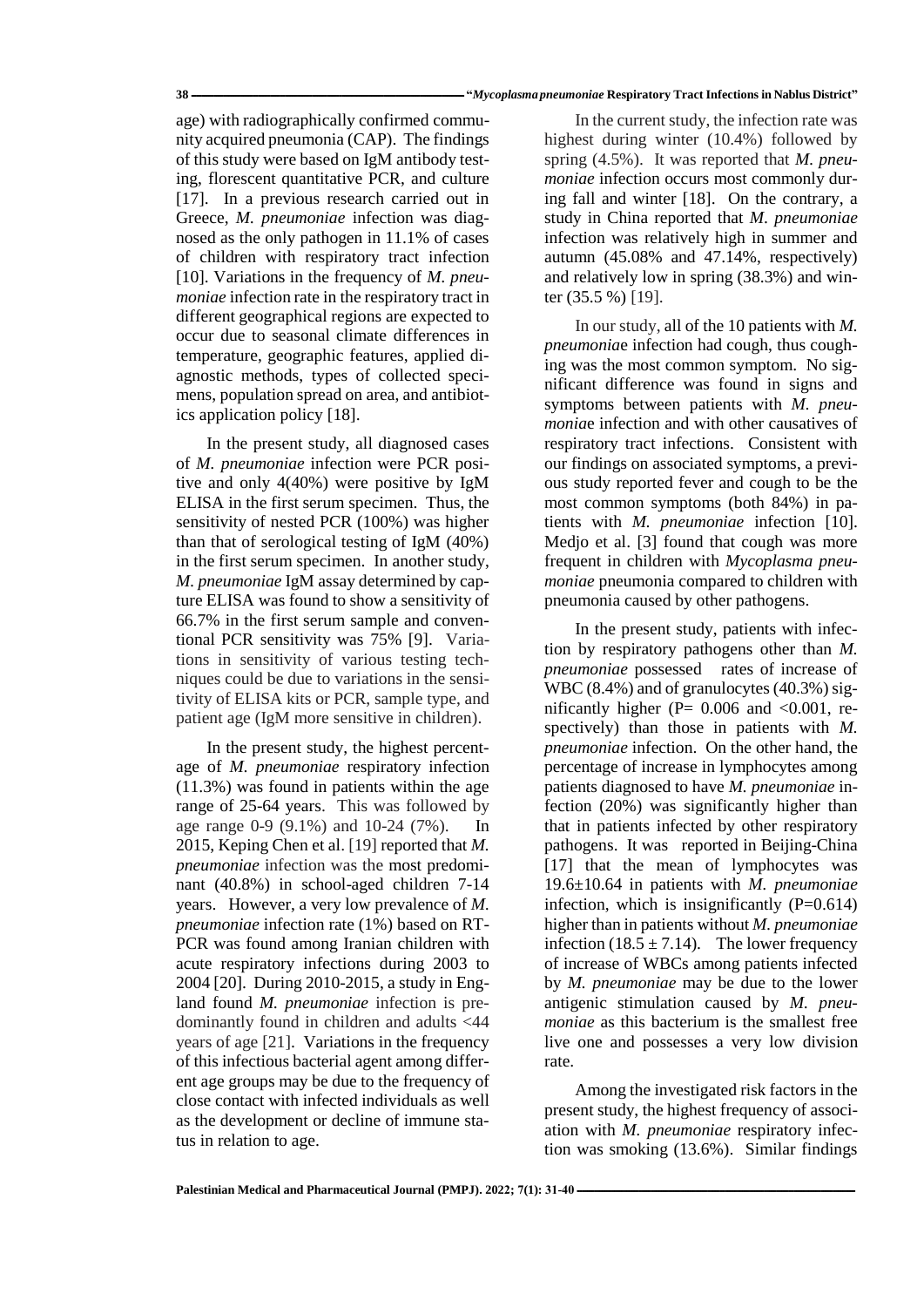#### Motasem Al-Masri, *et al.* 239

were reported by [22] as smoking was reported to be strongly associated with *M. pneumoniae* respiratory infections.

Two limitations of the present study should be mentioned. The first limitation is number of confirmed cases is small and consequently may limit the value of statistical analysis results. The second limitation is the small number of second serum specimens. Although we tried hard to obtain second serum specimens, many patients refused to come again after the recovery of their health for the second serum specimen. However, this problem is not expected to affect the results of the study to a considerable level because the results also depend on PCR. Nested PCR technique is very sensitive in detecting the pathogen in the acute phase before the development of antibodies. In our results, only 5 cases out of 129 (3.9%) were PCR positive without detecting a diagnostic immune response and these were called probable cases of infection.

In summary, *M. pneumoniae* plays an important role as an etiological agent of respiratory tract infections in Nablus district. *M. pneumoniae* respiratory infection rate was highest in the age range of 25-64 years. Most cases of *M. pneumoniae* respiratory infection were diagnosed during winter followed by spring. With the exception of an increase in lymphocyte percentage, symptoms, and signs appear to have a limited diagnostic value of *M. pneumoniae* infection.

## **Acknowledgment**

The authors are grateful to members of Rafidia Hospital, Al-Watani Hospital, An-Najah National University Hospital for their cooperation during research period. Special thanks for Dr. Hashem Al-Sholi to give us chance to collect samples from Palestinian Red Crescent Center in the town of Asira. We would like to acknowledge Dr. Kasm Saed Asma at the university clinic for his cooperation in collecting specimens.

## **Competing interests**

The authors declare that there is no conflict of interest regarding the publication of this paper.

# **REFERENCES**

- 1) Krause JC, Panning M, Hengel H, Henneke P. The role of multiplex PCR in respiratory tract infections in children. *Dtsch Arztebl Int*. 2014;111(38):639-45.
- 2) Waites KB, Talkington DF. Mycoplasma pneumoniae and its role as a human pathogen. *Clin Microbiol Rev*. 2004;17(4):697-728.
- 3) Medjo B, Atanaskovic-Markovic M, Radic S, Nikolic D, Lukac M, Djukic S. Mycoplasma pneumoniae as a causative agent of community-acquired pneumonia in children: clinical features and laboratory diagnosis. *Ital J Pediatr*. 2014; 40:104.
- 4) Korppi M, Heiskanen-Kosma T, Kleemola M. Incidence of community-acquired pneumonia in children caused by Mycoplasma pneumoniae: serological results of a prospective, population-based study in primary health care. *Respirology*. 2004;9(1):109-114.
- 5) Ozerol IH, Bayraktar M, Cizmeci Z, Durmaz R, Akbas E, Yildirim Z, et al. Legionnaire's disease: a nosocomial outbreak in Turkey. *J Hosp Infect*. 2006; 62(1):50-7.
- 6) . Principi N, Esposito S. Emerging role of Mycoplasma pneumoniae and Chlamydia pneumoniae in paediatric respiratorytract infections. *Lancet Infect Dis*. 2001;1(5):334-344.
- 7) Krunkosky TM, Jordan JL, Chambers E, Krause DC. Mycoplasma pneumoniae host-pathogen studies in an air-liquid culture of differentiated human airway epithelial cells. *Microb Pathog*. 2007; 42:98- 103.
- 8) Waites KB, Taylor-Robinson D. Mycoplasma and ureaplasma, In: Murray PR, Baron EJ, Pfaller MA, Tenover FC, and Yolken RH eds. *Manual of clinical microbiology*. Washington, D.C: ASM Press, 1999: 782–794.
- 9) Souliou E, Almasri M, Papa A, Theodoridou A, Diza E. Laboratory diagnosis of Mycoplasma pneumoniae respiratory tract infections in children. *Eur J Clin Microbiol Infect Dis*. 2007;26(7):513-515.